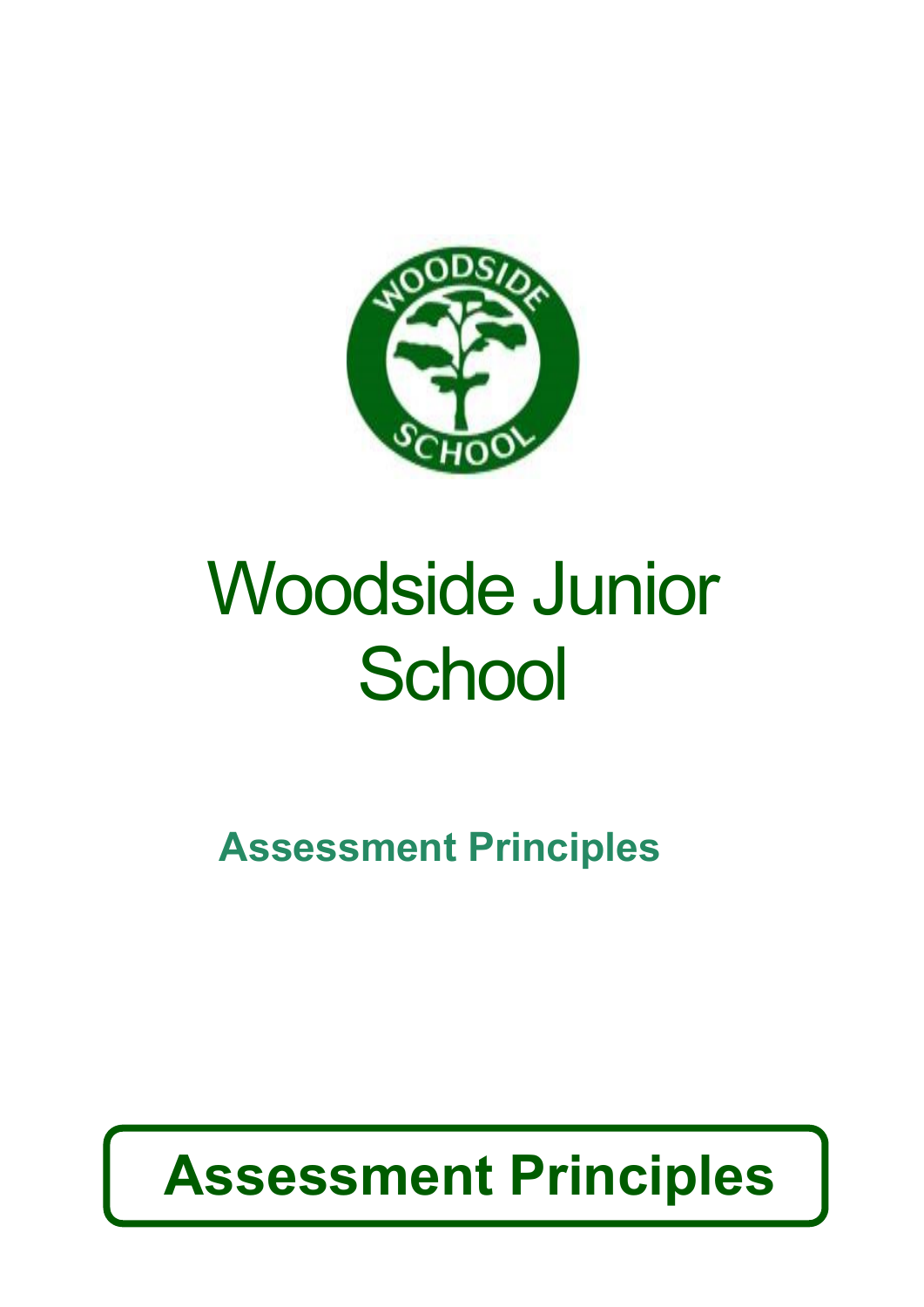#### **Rationale:**

Woodside's approach to assessment is broadly in line with the findings and recommendations of the *Final Report of the Commission on Assessment Without Levels* published by DfE in September 2015. From September 2015, national curriculum levels were no longer used for statutory assessments. Assessment without levels gave our school the opportunity to develop our own approaches to assessment that focus on teaching and learning and are tailored to the curriculum followed by the school.

#### **Aims:**

The aims of assessment are;

- to value individual achievement and set achievable goals,
- to give basis for summative statutory report of progress to parents, Governors and relevant bodies,
- to improve learning for the children on a differentiated basis and inform future plans for individual and class,
- to provide day to day checks on progress,
- to ensure equal access to the curriculum for all,
- to provide a broad, balanced curriculum with reference to the National Curriculum,
- to promote early identification of SEN needs as well as Most Able pupils.
- to ensure the above all assessment should be clear, valid, reliable, manageable and evidence supported.

#### **Assessment:**

There are three main forms of assessment:

- in-school **formative assessment**, which is used by teachers to evaluate pupils' knowledge and understanding on a day-today basis and to tailor teaching accordingly
- in-school **summative assessment,** which enables schools to evaluate how much a pupil has learned at the end of a teaching period
- **Nationally standardised summative assessment**, which is used by the Government to hold schools to account.

#### **Woodside Schools uses all three forms of assessment to benefit its pupils**

#### **Formative Assessment**

The needs of the learner should be paramount in the planning, delivery and evaluation of the curriculum. The process is continuous and should aid the identification of the extent to which the curriculum has been understood by each pupil. Good planning by the teacher with reference to the National Curriculum and clearly differentiated learning for all groups of pupils, will lead to worthwhile learning experiences for the individual child and class. The experiences then should be assessed and recorded by the teacher and the evaluation of the assessments ought to feed future curriculum planning according to the needs of the learner. Good formative assessment ranges from the probing question put to a pupil as they think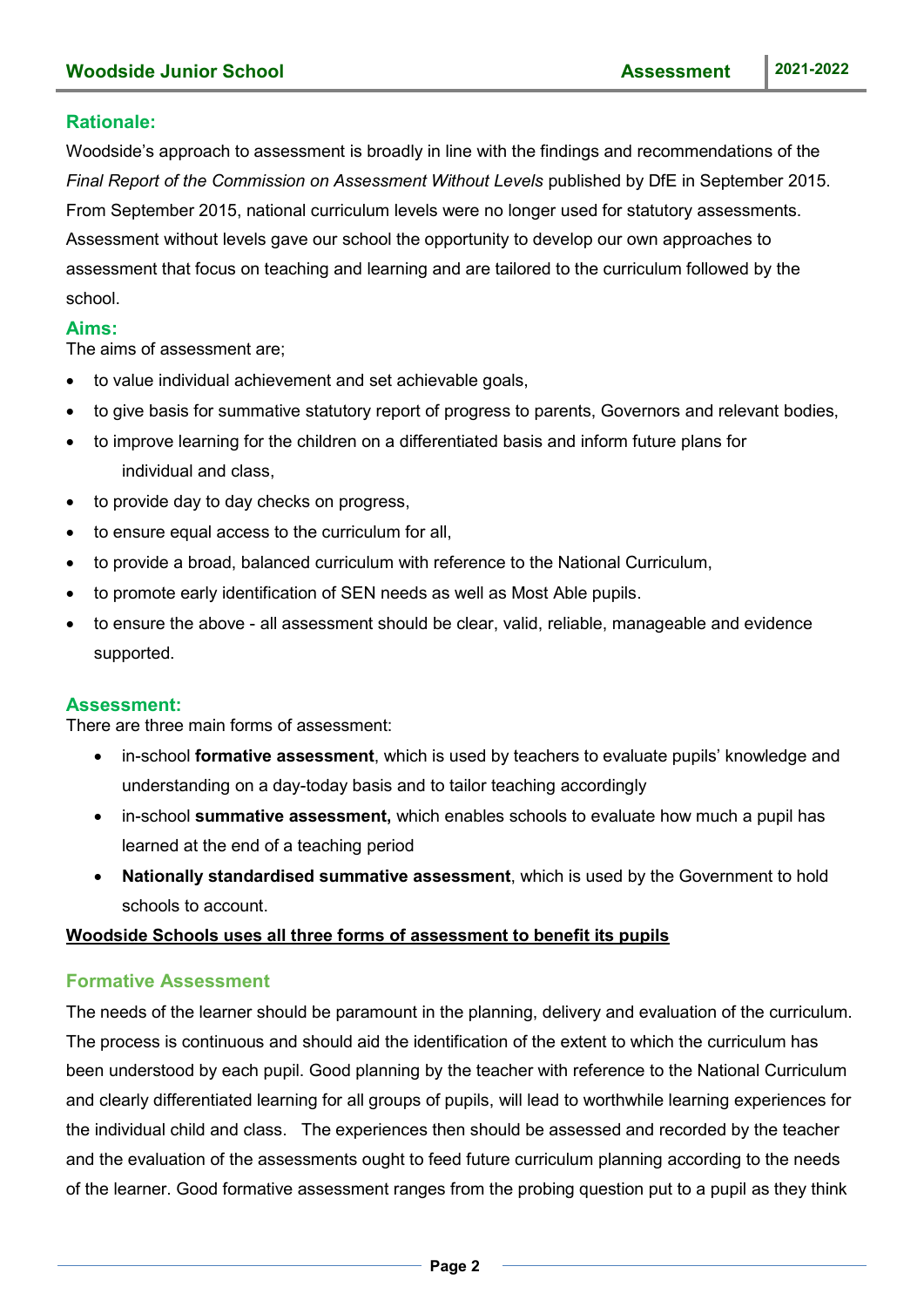something through, quick recap questions at the opening of a lesson, scrutiny of work or a progress test. The school also uses peer and self –assessment as tools of formative assessment.

Our school aims to ensure that formative classroom assessment is always being used as an integral part of effective teaching. On-going classroom assessments identify strengths and gaps in pupils' knowledge and understanding of the programmes of study. This approach allows teachers to provide feedback to pupils, clearly stating areas where there are gaps in pupils' knowledge and understanding. The leadership of this school encourages and trains teachers to use a range of formative assessment techniques as an integral part of their teaching,

Ensuring assessment directly evaluates pupils' knowledge and understanding of curriculum requirements helps to create a circle of teaching and assessment. Teachers assess pupils' understanding of a topic and identify where there are gaps. This tells the teacher what to focus on in future lessons and prompts the teacher to consider how his or her teaching approach can be adapted to improve pupils' understanding. In this school teachers use Target Tracker as part of their formative assessment. The programme is designed to make formative judgements accessible and simple for teachers to use. Class teachers can then view detail for individual pupils, groups and classes and adjust the programme of study, where necessary and appropriate. This school strives to give the opportunity for all pupils to succeeded, ensuring that they are taught and assessed effectively. This principle also applies to pupils with Special Educational Needs

#### The primary purposes Woodside's in-school formative assessment

For pupils:

 Formative assessments help Woodside pupils to measure their knowledge and understanding against learning objectives and wider outcomes and to identify where they need to target their efforts to improve.

For parents

• Formative assessments provide parents with a broad picture of where their children's strengths and weaknesses lie and what they need to do to improve. This reinforces the partnership between parents and schools in supporting children's education. These are articulated by the class teachers during parents –teacher interviews.

#### For teachers

 Formative assessments conducted by staff are integral part of teaching and learning at Woodside. It allows teachers and support staff to understand pupil performance on a continuing basis. It also enables teachers and support staff to identify when pupils are struggling, when they have consolidated learning and when they are ready to progress. It enables to provide appropriate support or extension as necessary. It also enables teachers to evaluate their own teaching of particular topics or concepts and to plan future lessons accordingly

For school leaders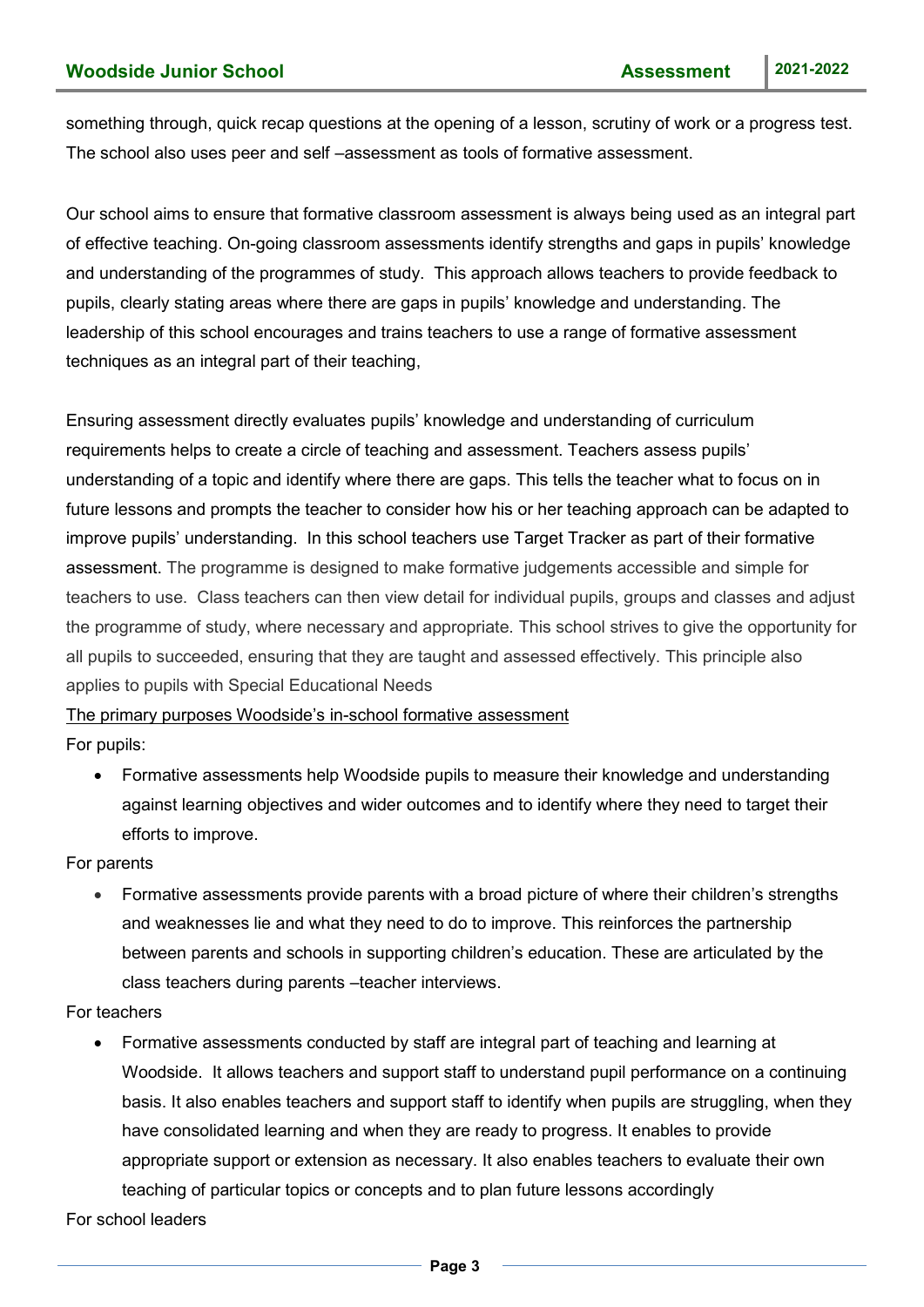During Pupil Progress meetings (held ½ termly) Senior Leadership Team and subject leads (where appropriate) discuss progress of groups of children, identify problems at an individual level and put support where appropriate. This ensures that every child at Woodside is supported to make progress.

Formative assessments may consist of the following;

- Question and answer during class
- Marking of pupils' work
- Observational assessment
- Regular short re-cap quizzes
- Scanning work for pupil attainment and development
- Peer and self-assessment

#### **Summative Assessment**

The goal of summative assessment is to evaluate children's learning, skills acquisition and academic achievement at the end of a defined period. At Woodside School pupils take part in formal testing in Years 3, 4, 5 during autumn, spring and summer terms using commercially produced tests (Rising Stars PUMA and PIRA tests or NFER Tests (grammar). These tests are aligned to the proportion of the curriculum taught. Results of the tests are published as Standardised Scores and all relevant data is presented to the Governing Body.

Year 6 pupils are tested formally by the school during autumn and spring terms, using past SATS tests. Data is then analysed and presented to the governors during autumn and spring terms. Pupils take part in the statutory Year 6 SATS tests during summer term. Additionally, Year 3 pupils take 'baseline' tests based on end of KS1 SAT tasks. This ensures that any discrepancies between pupils' end of KS1 data and Woodside's 'on entry' data is quickly acknowledged.

At Woodside we follow the principle that tests underpin the teachers' assessment. Our aim for a value added over the KS2 to be in line or above national.

#### The primary purposes of Woodside's summative assessment

For pupils

 Summative assessments provide pupils with information about how well they have learned and understood a topic or course of work taught over a period of time. It is used (where appropriate) to provide feedback on how they can continue to improve.

For parents

 Summative assessments are reported to parents to inform them about the achievement, progress and wider outcomes of their children across a period.

For teachers

 Summative assessments enable teachers to evaluate both pupil learning at the end of a period (based on pupil outcomes) and the impact of their own teaching (based on class outcomes). Both these purposes help teachers to plan for subsequent teaching and learning. Class teachers and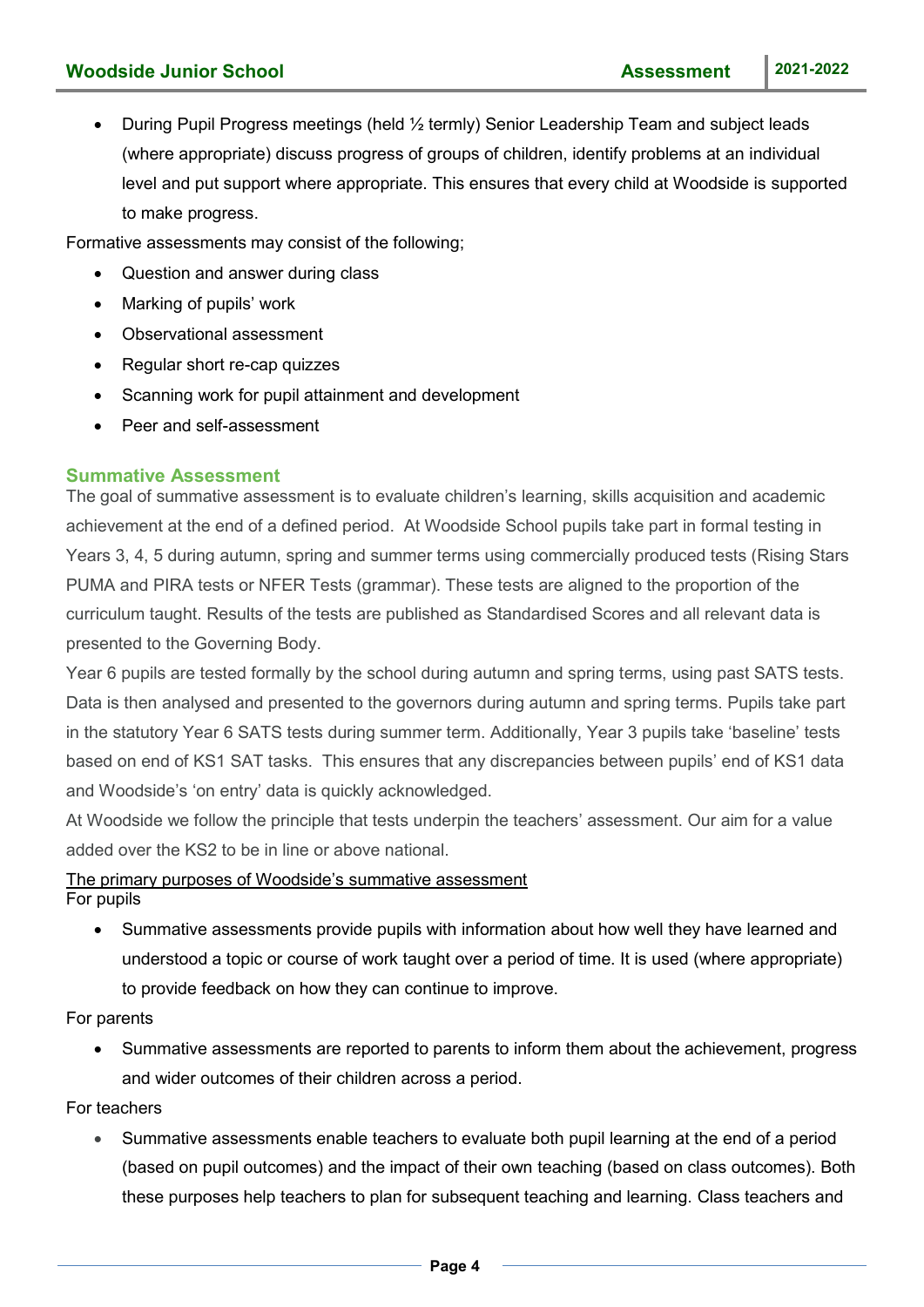the school's Senior Leadership Team discuss pupils' progress and attainment during Pupil Progress Meetings. These meetings are designed to establish which pupils are making good progress and which need additional support in order to attain end of the year expectations.

For school leaders and Governing Body

 School summative assessment enables Senior Leadership Team and subject leaders to monitor the performance of pupil cohorts, to identify where interventions may be required and to work with teachers to ensure pupils are supported to achieve sufficient progress and expected attainment. Data is presented to the Governing Body via Data Group meetings which take place three times per one academic year.

At Woodside in-school summative assessment provides the school with information it can use to monitor and support pupils' progress and attainment.

#### **Nationally Standardised Summative Assessment**

Pupils at Woodside take part in SATs (Standard Assessment Tasks), taken at the end of KS2 (year 6) during the month of May. Pupils undertake three National Curriculum Tests: reading; spelling, grammar and punctuation and mathematics (2 reasoning papers and an arithmetic paper). Writing, formerly a part of the test, is now assessed by teachers and is no longer part of the National Curriculum tests. From 2016 the government uses Scaled Scores to report results of the tests. A pupil's scaled score is based on their raw score. The raw score is the total number of marks a pupil scores in a test, based on the number of questions they answered correctly. A scaled score of 100 will always represent the expected standard on the test. Pupils scoring 100 or more will have met the expected standard on the test. The range of scaled scores available for each KS2 test is:

 80 is the lowest scaled score that can be awarded and 120 is the highest scaled score. A pupil awarded a scaled score of 100 or more has met the expected standard in each test. A pupil awarded a scaled score of 99 or less has not met the expected standard in the test.

The primary purposes of nationally standardised summative assessment

For pupils and parents

 Nationally standardised summative assessment provides information on how Woodside pupils are performing in comparison to pupils nationally.

For parents

 Nationally standardised summative assessment also provides parents with information on how the Woodside School is performing in comparison to schools nationally. This enables parents to hold this school to account.

For teachers:

 Nationally standardised summative assessment helps Woodside teachers understand national expectations and assess their own performance in the broader national context.

For school leaders and school governors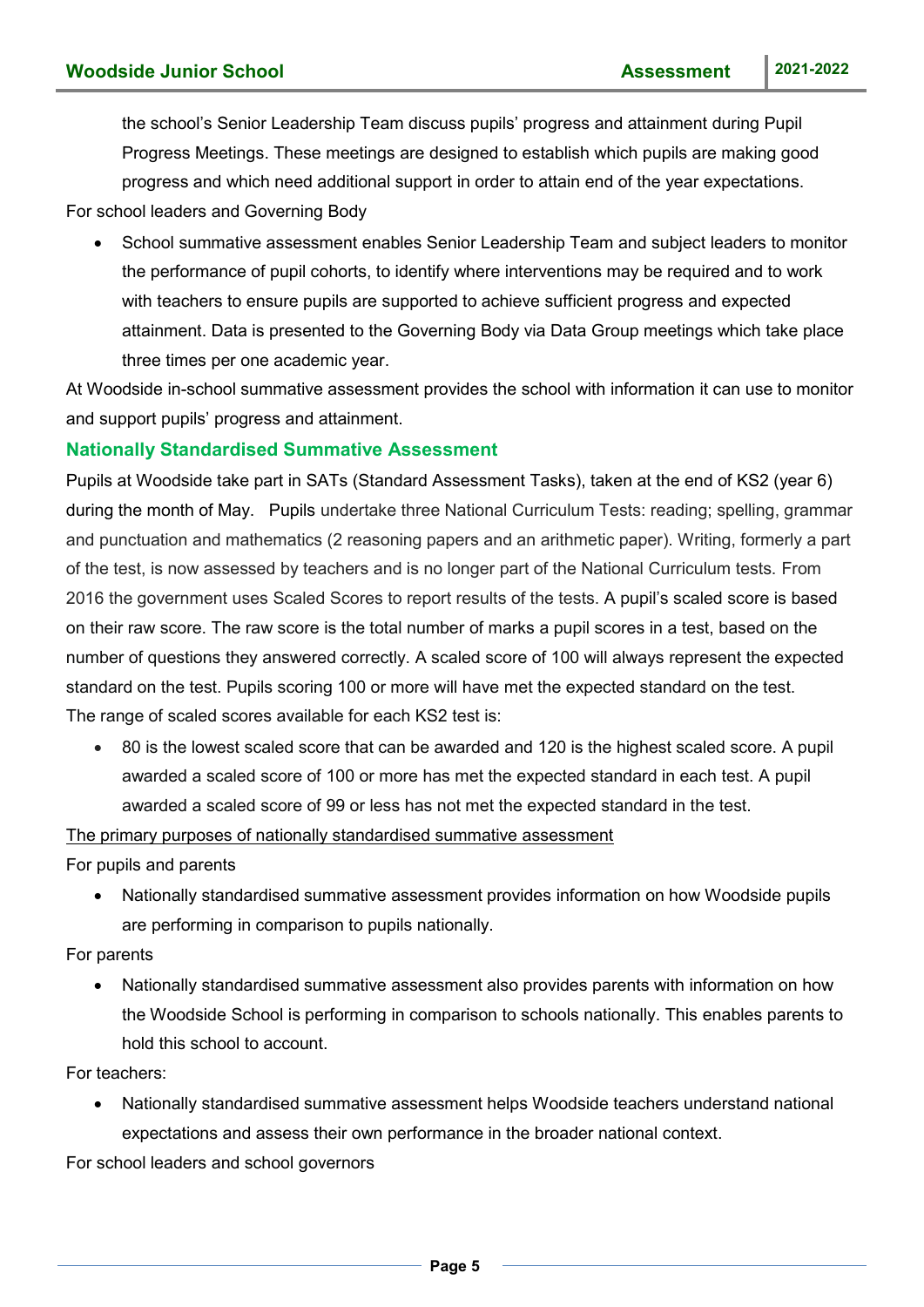Nationally standardised summative assessment enables school leaders and school governors to benchmark Woodside's performance against other schools locally and nationally, and make judgements about the school's effectiveness.

#### **Reporting to parents:**

At the end of each academic year the school will report to parents that children are either meeting end of year expectations, have mastered end of year expectations (where they have embedded them securely in all their work and in a variety of contexts), or are working towards meeting end of year expectations. This will be applicable to both core and non-core subjects.

#### **Target Setting:**

It is not a statutory requirement but the school sets and agrees pupil targets for mathematics, reading and writing for the end of the academic year as well as Key Stage 2. These targets are agreed by teachers. The school has a target of between 85 -90% of pupils reaching age related expectations at the end of the academic year in each individual subject. The school also aims for at least 80% in all three subjects reading, writing and mathematics.

#### **Reporting:**

Reporting throughout the school is carried out in the following ways:

- Yearly passing of information by members of staff. Handing on of information is considered a vital process within the school and is conducted at the end of the school year. These meetings are conducted in directed time.
- Consultation evenings. These are held as follows: autumn and spring term meetings with parents and carers. Both of these meeting times are used as opportunities for children, staff and parents to forge a working partnership and to inform parents about progress, attainment and broader outcomes of their children.
- Any other meetings between members of staff and parents are conducted as required by agreement.
- Annual reports to parents of: progress and achievement in National Curriculum subjects and RE, behaviour, attitude, relationships and attendance, National Curriculum tests results (Year 6) and Teacher Assessment information in core subjects.

#### **Woodside Assessment Practice**

#### **Summative Assessment**

| <b>Strategy</b>                                      | <b>Purpose</b>                                    |
|------------------------------------------------------|---------------------------------------------------|
| <b>Statutory Assessments: Pupils are statutorily</b> | To provide a summative end of Key Stage           |
| assessed at the end of Key Stage Two                 | attainment result.                                |
| Non-Statutory Tests: Externally produced tests,      | To provide an opportunity for the school to keep  |
| purchased by schools, to be voluntarily              | track of pupils' progress and teachers'           |
| administered. The school is currently using Rising   | expectations, and to enable the school to monitor |
| Stars and NFER tests. Tests are administered         | progress through summative means at different     |
| during Autumn, Spring and Summer Terms               | points in the Key Stage.                          |